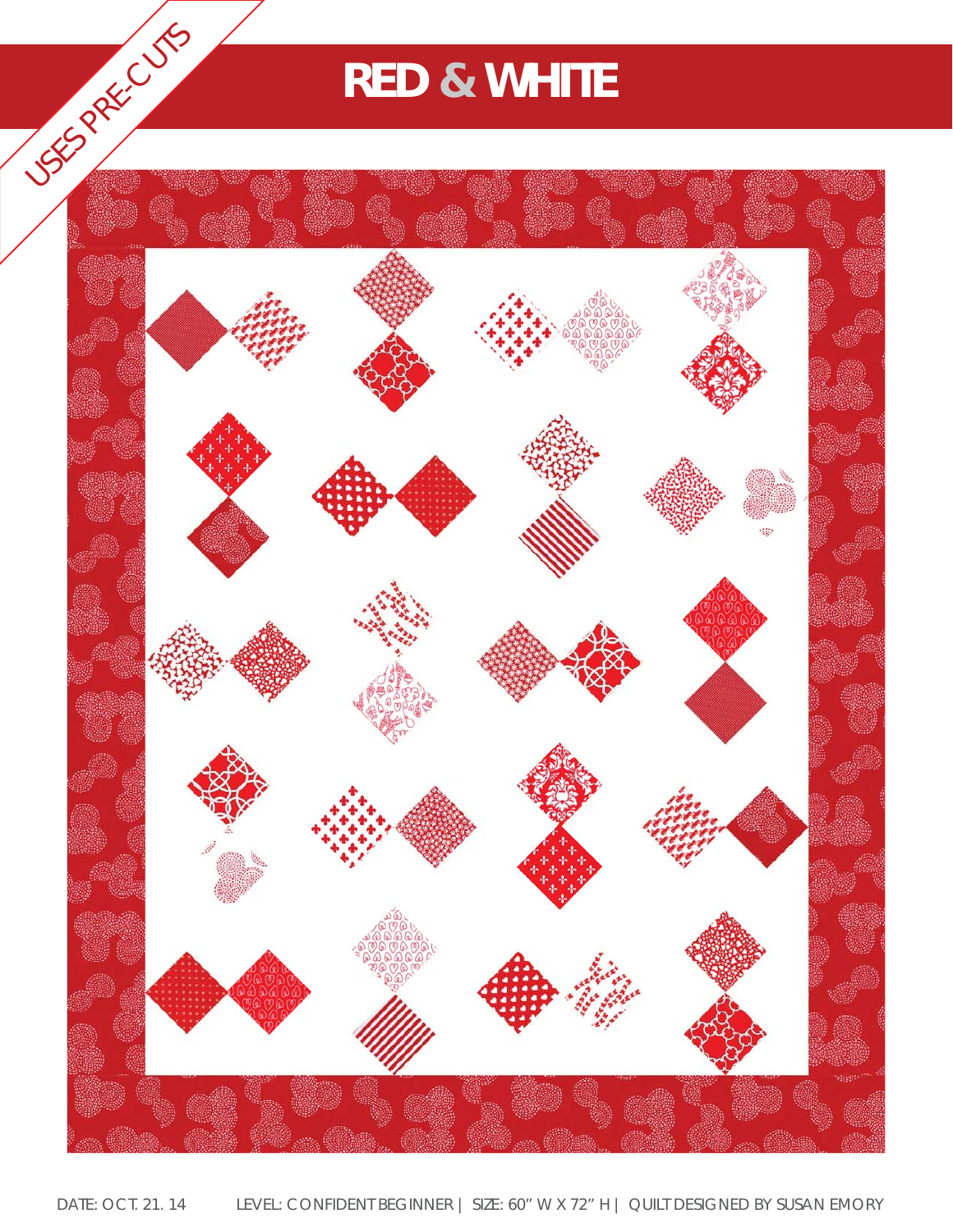## **FABRIC REQUIREMENTS**



**SQUARE030 PRE-CUTS:**  (10"x10") 1 PACK

#### **AVAILABLE RED & WHITE PRE-CUTS:**

FQ082 –(25) Fat Quarter Bundle – 3pc/carton CHARM045 –(42) Charm Pack 5"x5" – 12pc /carton SQUARE030 –(42) Square Pack 10"x10" – 12pc/carton ROLL033 –(40) Roll 2 ½ x44" – 6pc/carton

**BINDING AND BORDER:** 2 yards of CX5946 Stitch Circle / Minnie **BACKGROUND:** 2-1/8 yards of SC5333 Cotton Couture / Bright White **BACKING:** 4-1/2 yards of CX2490 Dumb Dot / Peppermint (optional) **SQUARES:** 1 pack of CHARM045 - 42 pieces

### **PACKS INCLUDE THE BELOW PRINTS:**



**CX6557** RED PETITE DANDY DAMASK



**CX4834** CHERRY TINY GINGHAM



**CX6556** RED PETITE FLEUR DE LIS

 $(0)(0)(0)(0)(0)(0)(0)(0)(0)(0)$ 

**CX6555** ROUGE PETITE HEARTS





PETITE FLEUR DE LIS



**CX6555** RED PETITE HEARTS



**CX5946** MINNIE STITCH CIRCLE



**WICKER** 

**DC6034** RED



**CX2504** RED ZILLION HEARTS



**CX5514** RED PINHEAD



**CX5946** PEPPERMINT STITCH CIRCLE



**DC6035** RED CHAIN LINK



CLOWN STRIPE



**CX5920** RED HEARTS ALL OVER



**CX6293** RED TINY GUITAR PICKS



**DC6395** RED CROSSING PATHS



DAISY FLOWER





**TINY TRUCKS** 



**PC6325** RED PET PAWS









**CX6358** RED

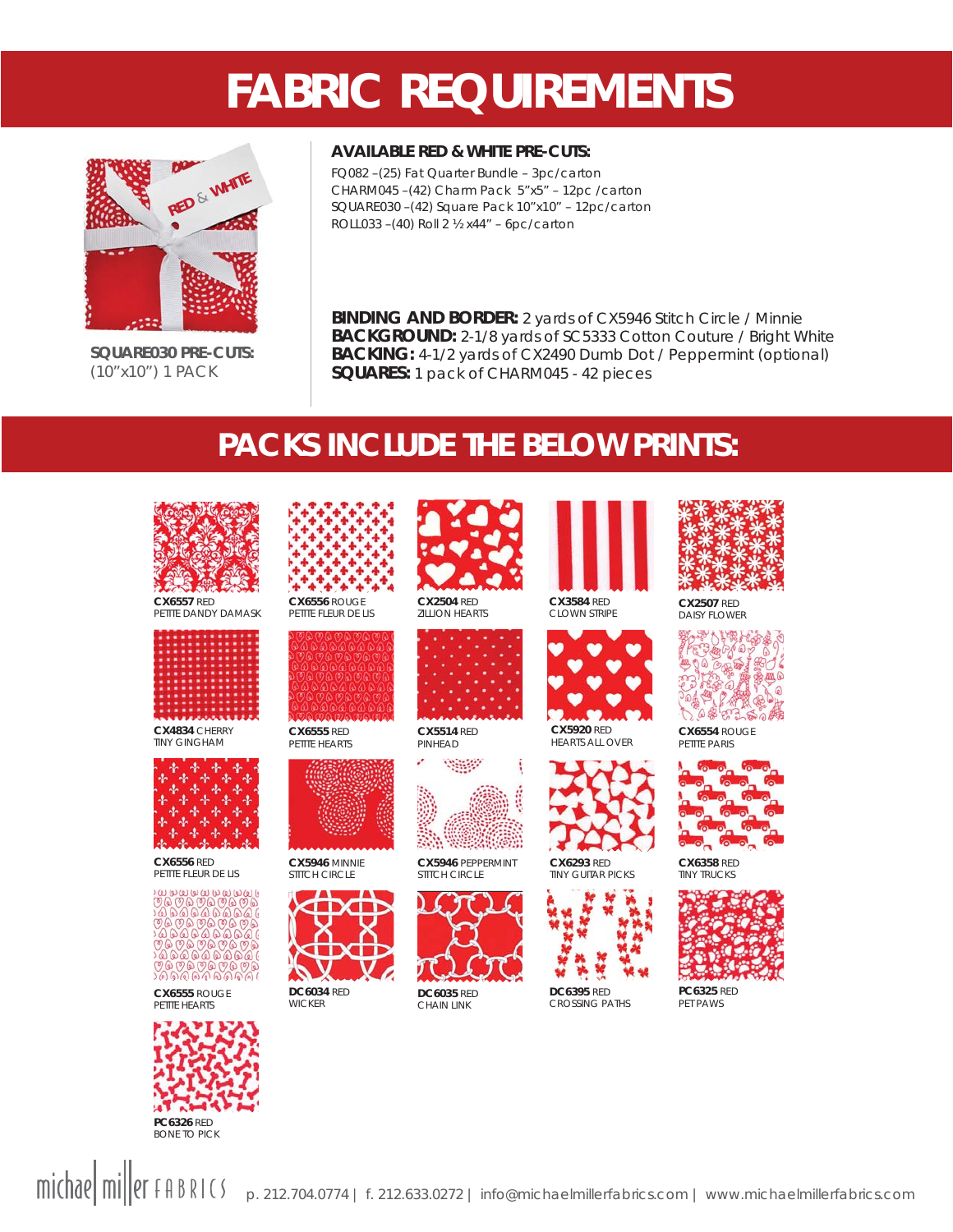# **Red & White**

```
60'' \times 72''
```
Cutting:

 $WOF = Width of Fabric$ 

### From Red & White Pre-Cut 5" Charms:

Cut [40] charms to 4-3/4" square

### From SC5333 Bright White:

Cut [4] 13-1/2" x WOF strips; subcut [10] 13-1/2" squares and cut TWICE diagonally  $\boxtimes$ 

Cut [6] 5-1/4" xWOF strips; subcut [40] 5-1/4" squares and cut ONCE diagonally  $\sum$ 

### From CX5946 Minnie Stitch Circle:

Cut yardage to 60-1/2" long; then from LENGTH cut [4] 6-1/2" x 60-1/2" strips (borders) and [5] 2-1/2" x 60-1/2" strips (binding)

### Piecina:

Arrange [2] small white triangles and [1] 4-3/4" print square as shown below. Sew a white triangle to the left side of print square. Press toward white triangle. Sew remaining white triangle to bottom of print square and press toward white triangle. Sew a large white triangle to the right side of unit. Press toward triangle. Repeat with remaining print squares to complete [40] units.



Choose [2] units and sew together as shown. Press seam open to complete block. Make 20.



© Swirly Girls Design, Inc. Permission is granted to shop owners and teachers to make copies for promotional or educational purposes. This pattern may not be reproduced for commercial purposes.